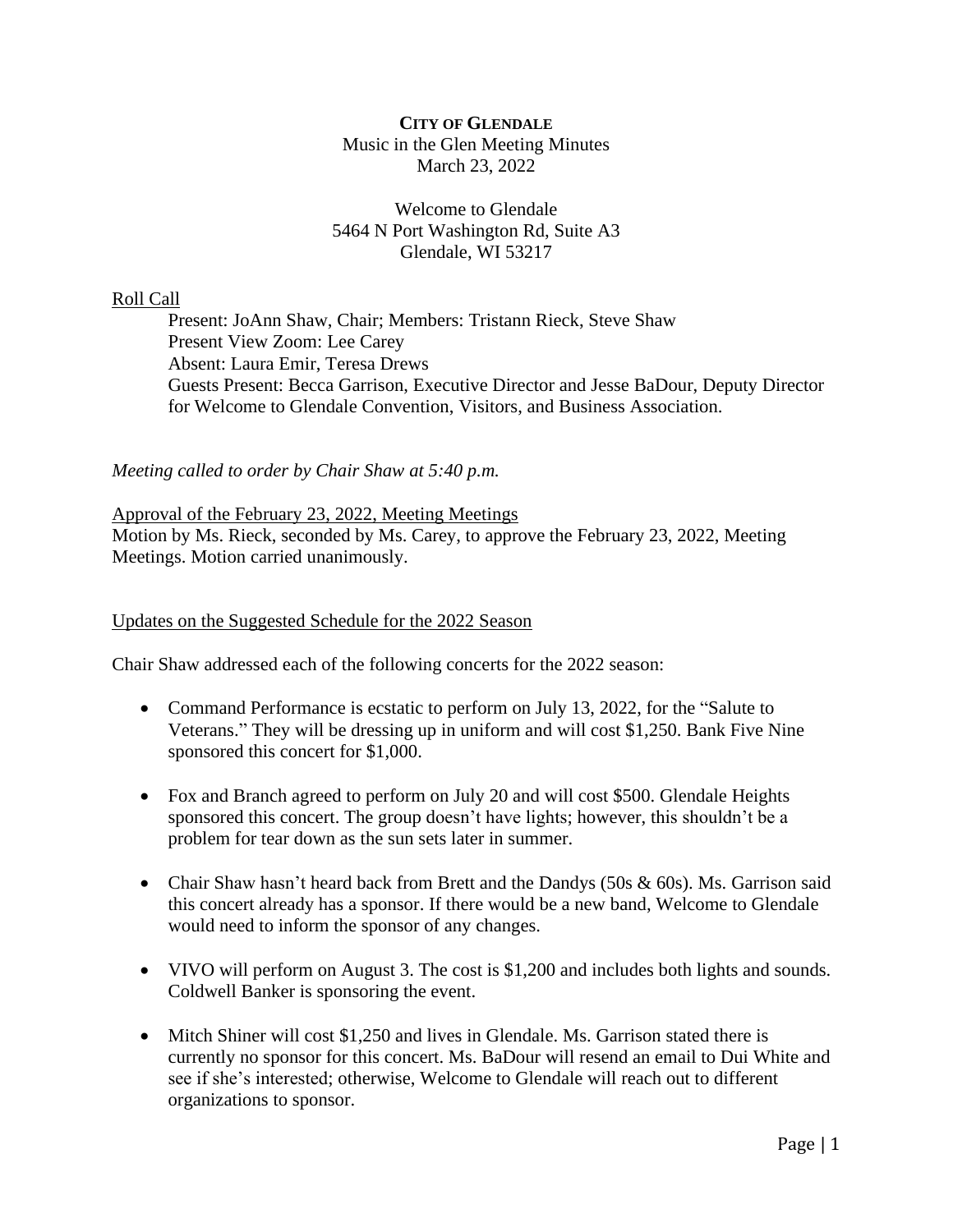# *Drafted 2022 Music in the Glen Season Line-up*

July 13: Command Performance (Veteran's Salute) July 20: Fox and Branch (Kid's Concert) July 27: Brett and the Dandys (50s & 60s) August 3: VIVO (Contemporary Jazz) August 10: NO CONCERT August 17: Mitch Shiner and the Latin Jazz. (Four-piece Latin Jazz) combo).

Mr. Shaw asked why the concert series is not starting in June. Ms. Rieck stated the number of concerts relies on sponsorships. She suggests Welcome to Glendale try to find sponsorships in early Fall to get back to 7 or 8 concerts, starting in June. Chair Shaw hopes Nicolet High School will perform next year.

Ms. Garrison added there's a new strain of COVID to be aware of, but Welcome to Glendale will promote the concert series at Fourth of July and at the Root Beer Bash.

# Budget and Fundraising

Ms. Garrison informed the committee that 4 of the 5 concerts are sponsored. The sponsors are BANK FIVE NINE, GLENDALE HEIGHTS, SHOREWEST, and COLDWELL BANKER. Ms. Carey said, for Coldwell Banker, Terry and Lee will sponsor, but they may have all five realtors pitch in again. The Mitch Shiner concert is the only performance not sponsored. Ms. BaDour will reach out to Dui White from Shorewest. If she doesn't hear back, Ms. BaDour will reach out to Heartis Village or Silverado, as they've expressed interest in years prior. Ms. Garrison is not giving separate ads to the sponsors in the booklet like last year. There will be 7,000 Summer Events Guide Booklet copies. Ms. BaDour stated that next year Welcome to Glendale will need to ask sponsors for \$1,300 to cover each concert.

Welcome to Glendale has the Music in the Glen funds currently in their bank account. As of now, Welcome to Glendale will write out the 25% down payments, since they currently have the Music in the Glen funds. Chair Shaw will do payment requests through Welcome to Glendale and not to City of Glendale in 2022.

#### Unfinished Business

Welcome to Glendale will find Food Trucks for each concert. Ms. Garrison stated food trucks are unreliable, and some people just come to events solely because of the food truck. Ms. Garrison will ask BAYSHORE what their penalty clause is if food trucks don't come. Mr. Shaw is concerned about where the food trucks would park as the fencing blocks attendees from easily accessing the food trucks. Chair Shaw said if we do have food trucks, they would be placed on the south side of the concert site on Bender Road. Ms. Garrison will reach out to food trucks and see if any are available. Food trucks would pay a \$100 security/advertising deposit and get free advertisement if they come. Ms. Garrison will report back to the committee in the next meeting.

Updates on the Music in the Glen website will be for next meeting.